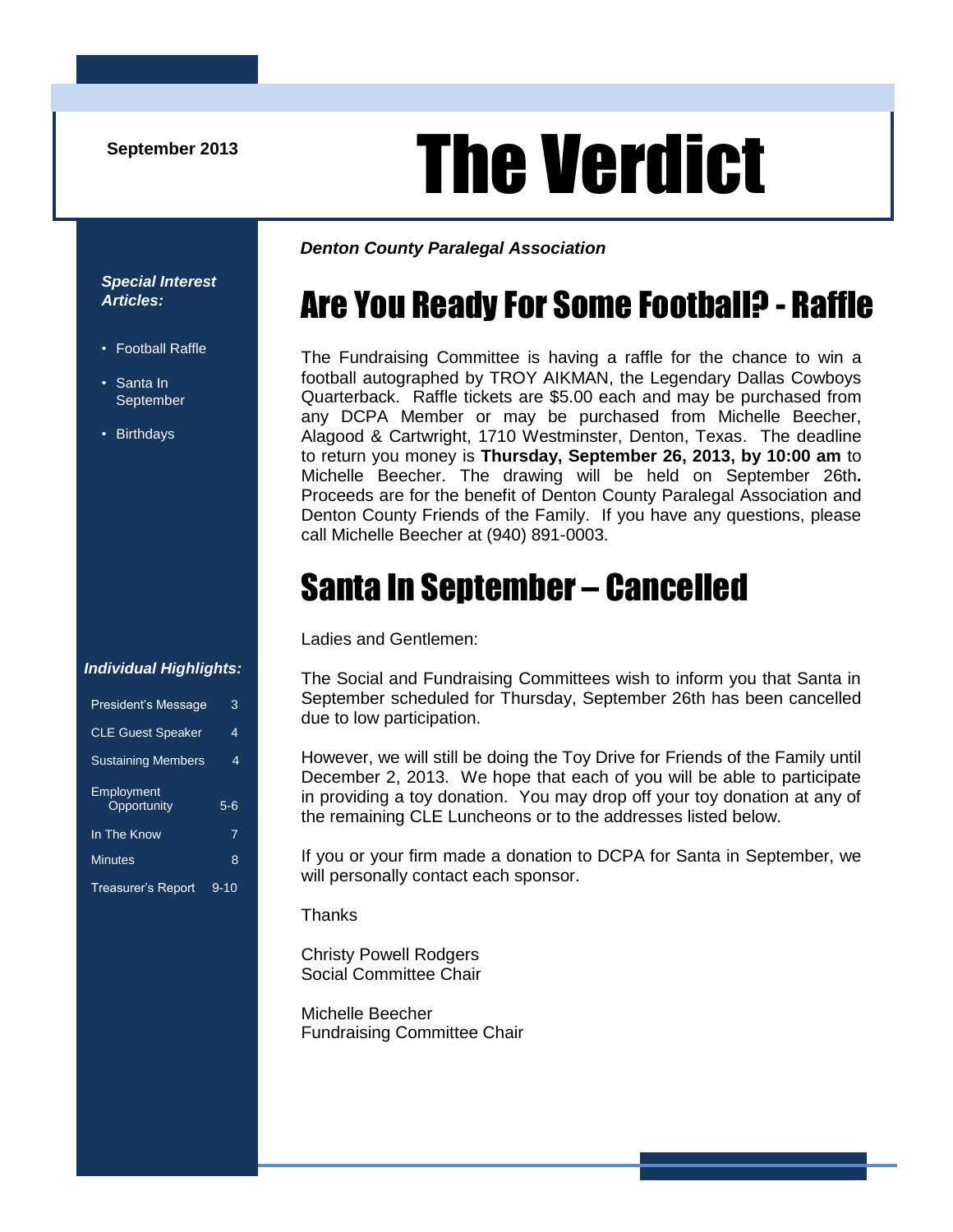### The Verdict **Page 2 of 10**

### Meeting Notice

#### **2013 Officers**

Ria Sherman, President [ria@cokerlegal.com](mailto:ria@cokerlegal.com)

Kim Guertler, President-Elect [Kim.guertler@dentoncounty.com](mailto:Kim.guertler@dentoncounty.com)

Michelle James, Secretary/Parliamentarian [mljames1960@yahoo.com](mailto:mljames1960@yahoo.com)

> Lisa Pittman, Treasurer [lpittman@hbwvlaw.com](mailto:lpittman@hbwvlaw.com)

Jennifer Stout, Historian Jennifer.stout@dentoncounty.com The Denton County Paralegal Association's next Luncheon will be on Thursday, *September 26, 2013* at noon at Oakmont Country Club, 1901 Oakmont Drive, Corinth, Texas.

The all-inclusive cost of lunch is \$14.00 payable when you sign in. We cannot accept debit or credit cards, or make change, so please bring *exact* amount of cash or a check made payable to DCPA.

*RESERVATIONS ARE REQUIRED and can be made via e-mail to ria@cokerlegal.com. The Deadline for making your reservation is 5:00 P.M. on Monday, September 23, 2013.*

**Notice: We must notify Oakmont of the number attending prior to the meeting for preparation of adequate food and seating arrangements. Those that have RSVP'd will get served and seated first. We cannot guarantee that you will have seating or food if you do not RSVP. Please note we are also required to bill those individuals who make reservations and do not attend.**

### Directions to Oakmont

Oakmont Country Club is located in Corinth off I-35 East between Lewisville and Denton.

- Exit 461 Shady Grove Road/Post Oak Drive  $\bullet$
- Turn west onto Post Oak Drive  $\bullet$
- $\bullet$ Turn right (west) onto Robinson Road at stop sign
- $\bullet$ Turn left (south) onto Oakmont Drive – you will see an Oakmont sign in the median
- Turn right into Oakmont Country Club (second right)

### AGENDA FOR SEPTEMBER MEETING

Date: September 26, 2013 Place: Oakmont Country Club 1901 Oakmont Drive Corinth, Texas 76210 Time: Noon

- 1. Welcome members and guests
- 2. Old Business
	- a. Approve August minutes
	- b. Approve August treasurer's report
- 3. New Business
	- a. Elections
- 4. Speaker David Wilson "Discover the Naked Truth."
- 5. Adjournment

#### **2013 Committee Chairs**

**CLE**, Vicki Schmidt [Vicki@cmloveless.com](mailto:Vicki@cmloveless.com)

**Fundraising**, Michelle Beecher [mbeecher@dentonlaw.com](mailto:mbeecher@dentonlaw.com)

**Legal Directory**, Michele George [mgeorge@hbwvlaw.com](mailto:mgeorge@hbwvlaw.com)

> **Membership**, Gina Elliot [gottigina@yahoo.com](mailto:gottigina@yahoo.com)

> **Newsletter**, Lisa Pittman [lpittman@hbwvlaw.com](mailto:lpittman@hbwvlaw.com)

> **Social**, Christy Powell [cpowell@csplaw.net](mailto:cpowell@csplaw.net)

**TAPA**, Jennifer Stout [jennifer.stout@dentoncounty.com](mailto:sunnie@zellmerlaw.com)

**Ad Hoc Scholarship**, Georgya Rankin [georgya@cokerlaw.com](mailto:georgya@cokerlaw.com)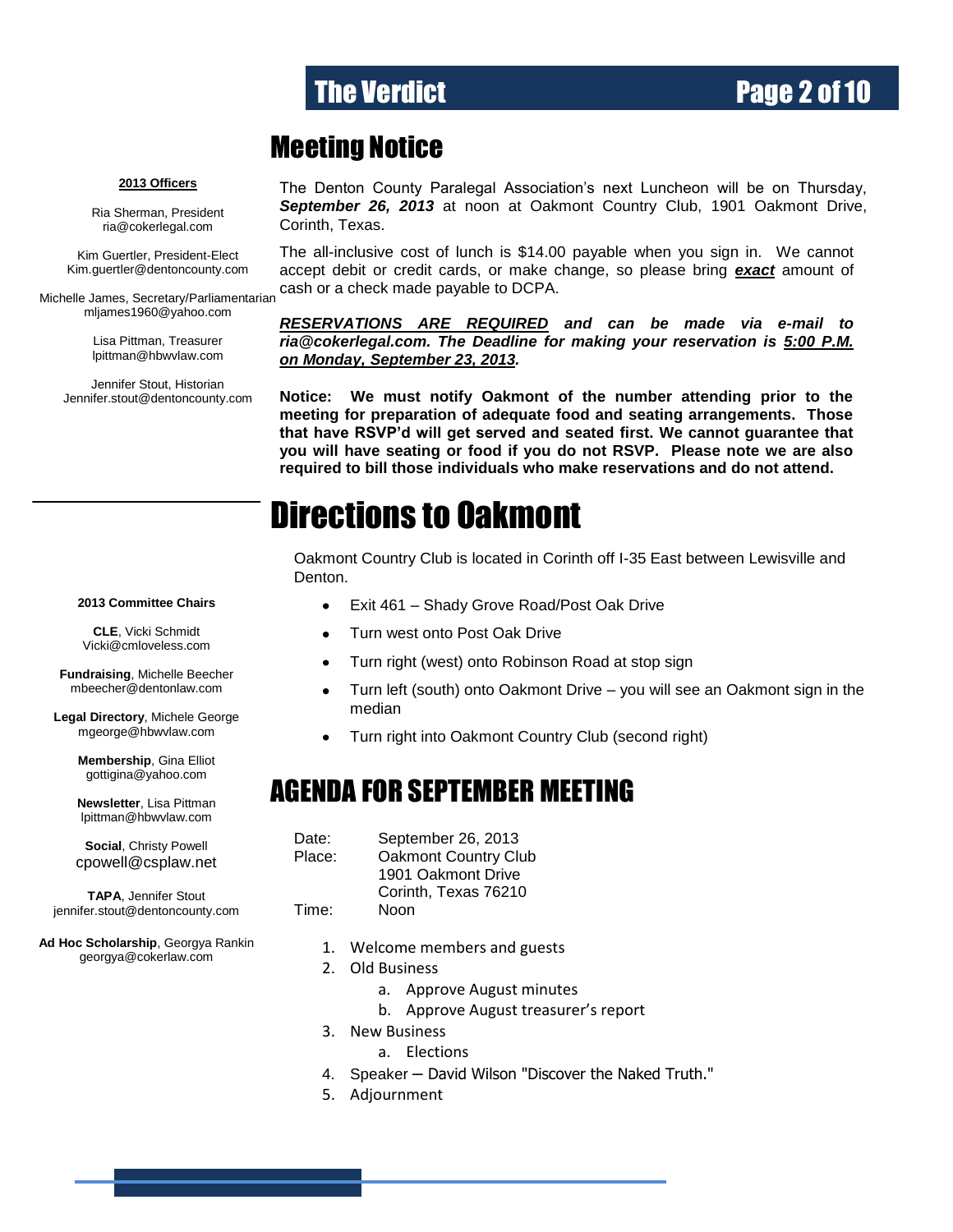**The Verdict Community Community Page 3 of 10** 

# President's Message

By: Ria Sherman

"Change is inevitable. Progress is optional."

Tony Robbins, life coach extraordinaire, said that. Change: either you love it or you hate it. There seems to be no middle ground! I'm one of those people who welcome change since, to me, it is a chance for growth and progress. Of course, after a summer of incredible growth and change at my office, I can't believe I'm still a fan! But I can vouch for the progress Tony speaks of and it's well worth the effort.

This past year at the DCPA I have tried to facilitate and encourage positive changes in the DCPA to better serve our members as well as to provide to our committees the opportunity to follow their DCPA dreams. Increasing our service to our members, connecting to each other, our employers, and the community in a positive and ethical way so that we enhance the public view of paralegals, has been my goal, and is in line with our stated mission. I am happy to say I have not been alone in this quest! We have so many great members who've helped this year and I appreciate each and every one of you. But I have to admit we have had some wins and some losses. That is part of the pain of change, we are out of our comfort zone, and sometimes that is hard.

So, as we look to our elections, I am thinking about our President-Elect and her plans for the coming year. Kim Guertler is a strong, steady leader. You will enjoy her. I have come to rely on her counsel. DCPA is lucky to have her, so show her your support as she works to steer this organization through this transitional period where new leaders are coming up and new ideas are embraced to prepare DCPA for the future. Together we can make Tony's "change = progress" a reality for the DCPA. Be brave! Be team spirited, enthusiastic, and willing, and you won't be disappointed. Volunteer for a committee, or throw your hat in the ring for a place on the Executive Committee. This is \***your**\* association, so I invite you to be a part of bringing about our future!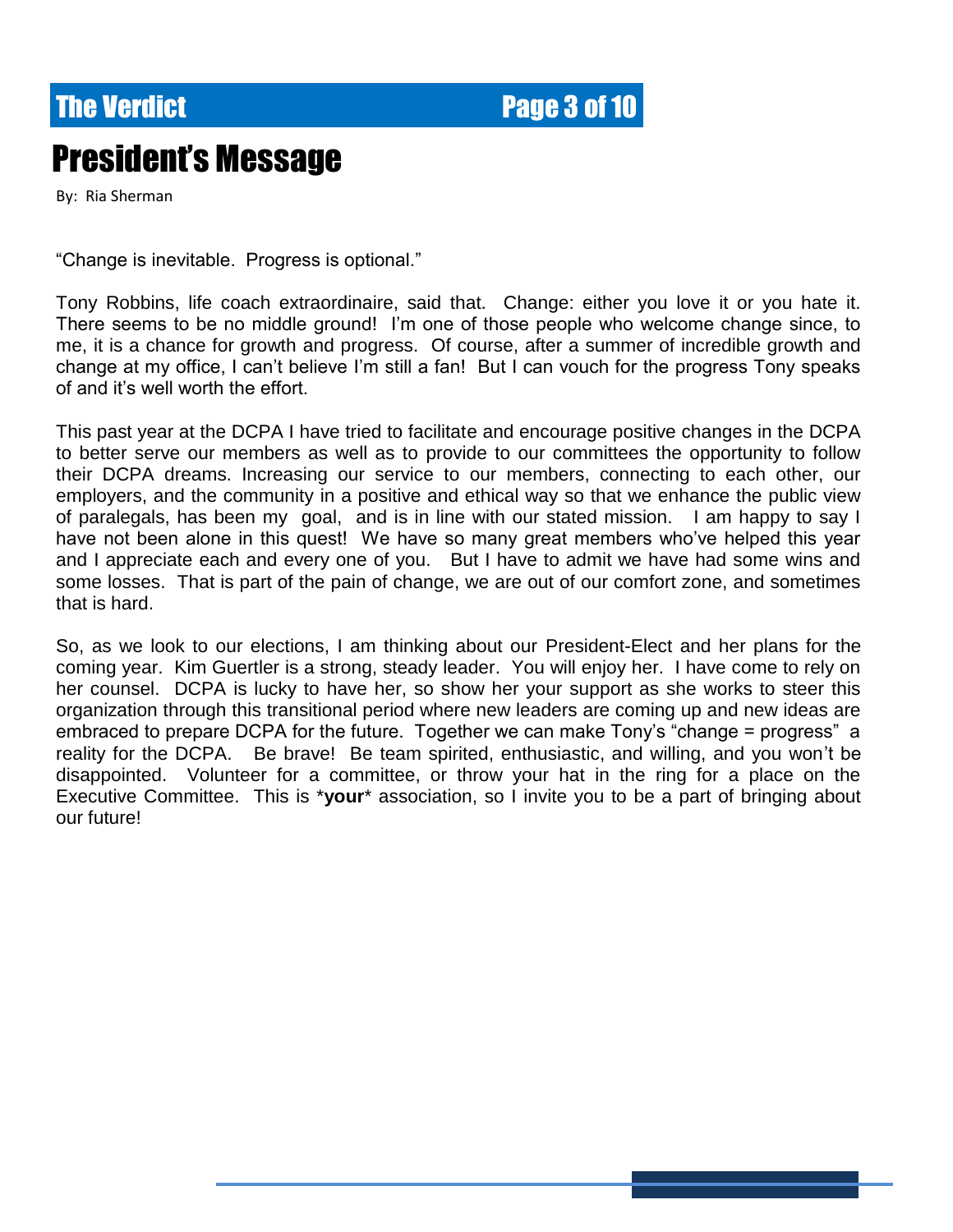

updated to include some of the The 2012 Legal Directory is available for purchase. This latest directory has been newest attorneys in Denton County. The cost of the directory is \$25.00 each. If you have an old directory, turn it in for a \$2.00 rebate on the purchase price. This is a great resource! Get yours today! For more information contact Michele George or Lisa Pittman at (940) 387-3518 or at [mgeorge@hbwvlaw.com](mailto:mgeorge@hbwvlaw.com) or [lpittman@hbwvlaw.com](mailto:lpittman@hbwvlaw.com).

#### **Benefits of Membership In The Denton County Paralegal Association Include:**

- \* Receipt of the monthly issue of *The Verdict*
- *Free Accredited CLE at monthly meetings*
- *Continuing Legal Education seminars on various topics*
- *Job Bank*
- *Motivation*
- *Networking with other paralegals in Denton County*
- Professional growth through participation
- Communication and promotion of professional conduct and responsibility
- Continued individual and professional growth as paralegals

## **CLE Guest Speaker**

Our Speaker this month is David Wilson who is a Certified Computer Forensic Examiner, who will speak about "Discover the Naked Truth."

### **Birthdays**

Our members with October birthdays are:

Michelle James (10/3) Michelle Beecher (10/5) Gloria Porter (10/31)

Hope each of you will have a **Happy Birthday!**

## Membership News

Please encourage those paralegals and others in the legal field, whom are not currently members, to join. If you know of anyone who would like to join, please contact Gina Gotti a[t gottigina@yahoo.com,](mailto:gottigina@yahoo.com) (972) 436-7584.

### Support Our Sustaining Members

**Please help support our Sustaining Members by calling them when you have a project that needs outside support. Remember it is through their continued support and generosity that DCPA is able to provide social events at a low cost.**

**Stewart Process Service, Inc. The Reporting Professionals Bruce G. Stewart Cheryl K. Perlich** 110 Sheraton Place 2925 Country Club Road, Suite 104 Denton, Texas 76209 Denton, Texas 76210 Phone: 940-367-4643 Phone: 940-484-6053 Fax: 940-484-0999 Fax: 940-484-6054

Email – [stewartprocess@verizon.net](mailto:stewartprocess@verizon.net) Email – [reportingpros@sbcglobal.net](mailto:reportingpros@sbcglobal.net)

**Stoffels & Associates, Inc. Janel M. Stoffels** 207 W. Hickory St., Ste. 304 Denton, Texas 76201 Phone: 940-565-9797 Fax: 940-565-9197

Email – jmstoffels@aol.com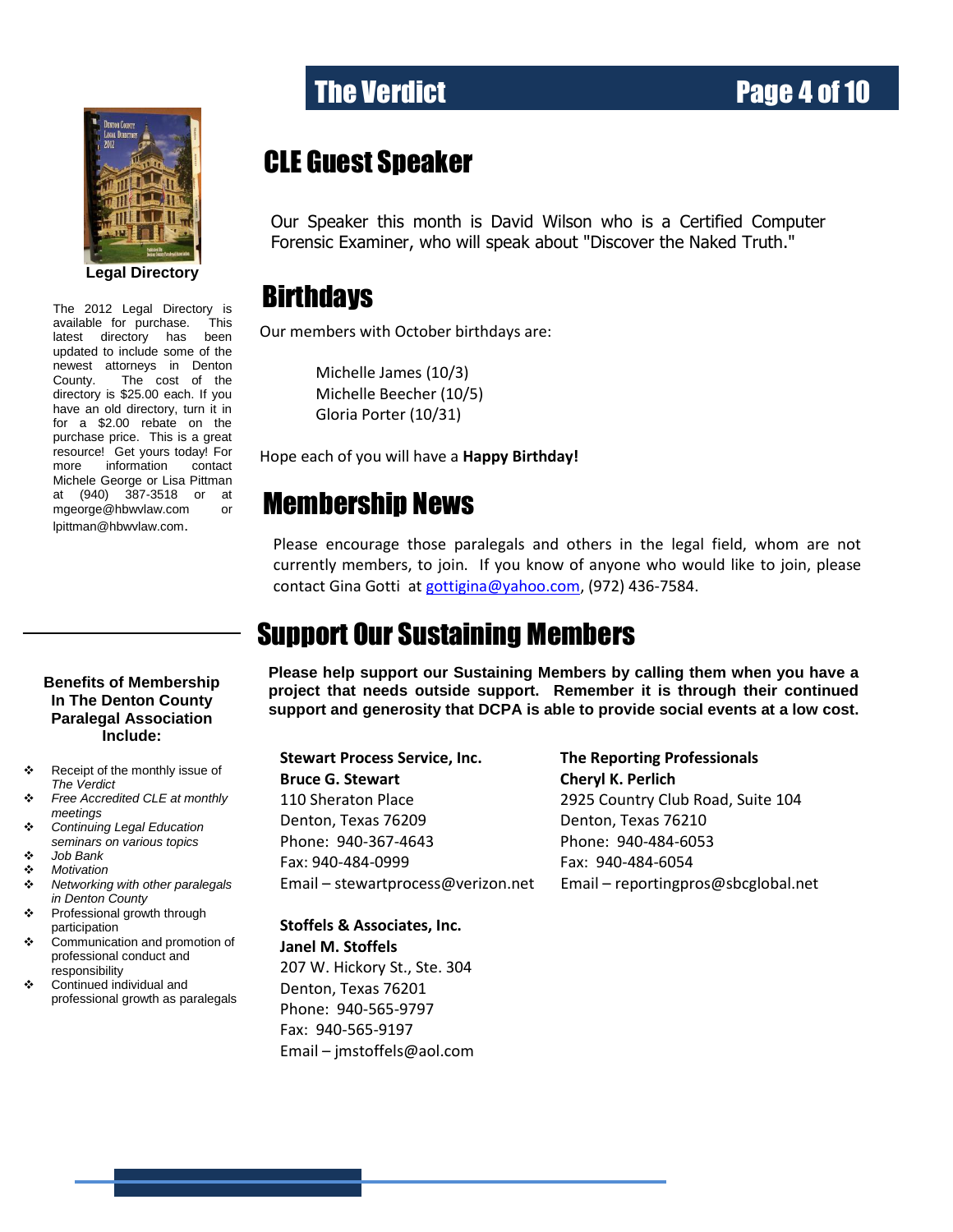

### Employment Opportunity

#### Paralegal Position

Senior Paralegal opening in-house with international company headquartered in Denton County. Ideal candidate will have 7+ years experience with an emphasis on litigation (including personal injury and e-discovery) and commercial real estate. Position requires strong drafting skills as well as a legal understanding of policies, practices, contracts and leases. Excellent analytical and communication skills are required. Motivated self-starter with the ability to multitask, prioritize and pay exceptional attention to detail. Position will require discretion and the good judgment necessary to deal with highly confidential and sensitive matters. Must be proficient in MS Office (Word/Excel/Outlook/Access). Associates degree and Paralegal Certificate are strongly preferred. Competitive compensation package (\$55K-\$60K base) including excellent benefits. Qualified candidates should contact Cortland Kelly Grynwald, JD – Newhouse + Noblin Legal Search - 214.369.3345 or [cgrynwald@nnlegalsearch.com.](mailto:cgrynwald@nnlegalsearch.com) *(8/13)*

\_\_\_\_\_\_\_\_\_\_\_\_\_\_\_\_\_\_\_\_\_\_\_\_\_\_\_\_\_\_\_\_\_\_\_\_\_\_\_\_\_\_\_\_\_\_\_\_\_\_\_\_\_\_\_\_\_\_\_\_\_\_\_\_\_\_\_\_\_\_\_\_\_\_\_\_\_\_\_\_\_\_\_\_\_\_\_\_\_\_\_\_\_\_\_\_\_\_\_\_

#### Part-Time Receptionist

The Law Offices of Durand & Associates PC is seeking an individual with experience answering multi-phone lines and greeting clients for multiple law offices. The position is 20 hours per week, 8:30 a.m. – 12:30 p.m., Monday through Friday. Responsibilities include front desk, multi-line telephone, greet clients, sort mail, and some light office work.

The qualified candidate shall possess strong communication skills and able to interact with clients and co-workers, have a pleasant speaking voice, be organized, reliable, dependable, able to multitask and work independently. Please send resumes to Monica Smith at [monica@durandlaw.com.](mailto:monica@durandlaw.com) (8/13)

#### Paralegal/Legal Assistant

Minor & Jester, P.C. in Denton is looking for an experienced, full-time paralegal or legal assistant. Qualified candidate must have solid law firm experience and must possess the following: 3+ years of recent, strong experience in a law firm. Working knowledge of Outlook, Excel, WordPerfect and Word. Excellent communication skills, both written and verbal. Excellent presentation and organizational skills. Ability to multi-task, prioritize workflow and deadlines, and coordinate work with others, strong analytical and problem solving skills. Proficiency in e-filing and Timeslips is a plus, but not a must. Qualified candidate must have the ability to: Be a team player who can also work independently. Prepare correspondence, pleadings, petitions and discovery with minimal supervision. Excel in a fast-paced environment and learn new tasks quickly. Show discretion and professionalism when dealing with sensitive or confidential information. Candidates must submit their resumes, along with references and salary requirements to [jjester@minorandjester.com.](mailto:jjester@minorandjester.com)

Applications without a complete resume and salary requirements will not be considered. No phone calls, recruiters or agencies, please. (8/13)

#### Legal Services Administrator

Sally Beauty Holdings is the world's largest wholesale and retail distributor of beauty supplies. We are searching for a Legal Services Administrator to join our Legal team!

The position of Legal Services Administrator provides administrative assistance in variety of areas for the legal department, and supports the oversight and maintenance of Sally's and affiliates' global trademark portfolio. Under direction of corporate attorneys, prepares and files trademark applications, form documents, filing receipts, and other documents.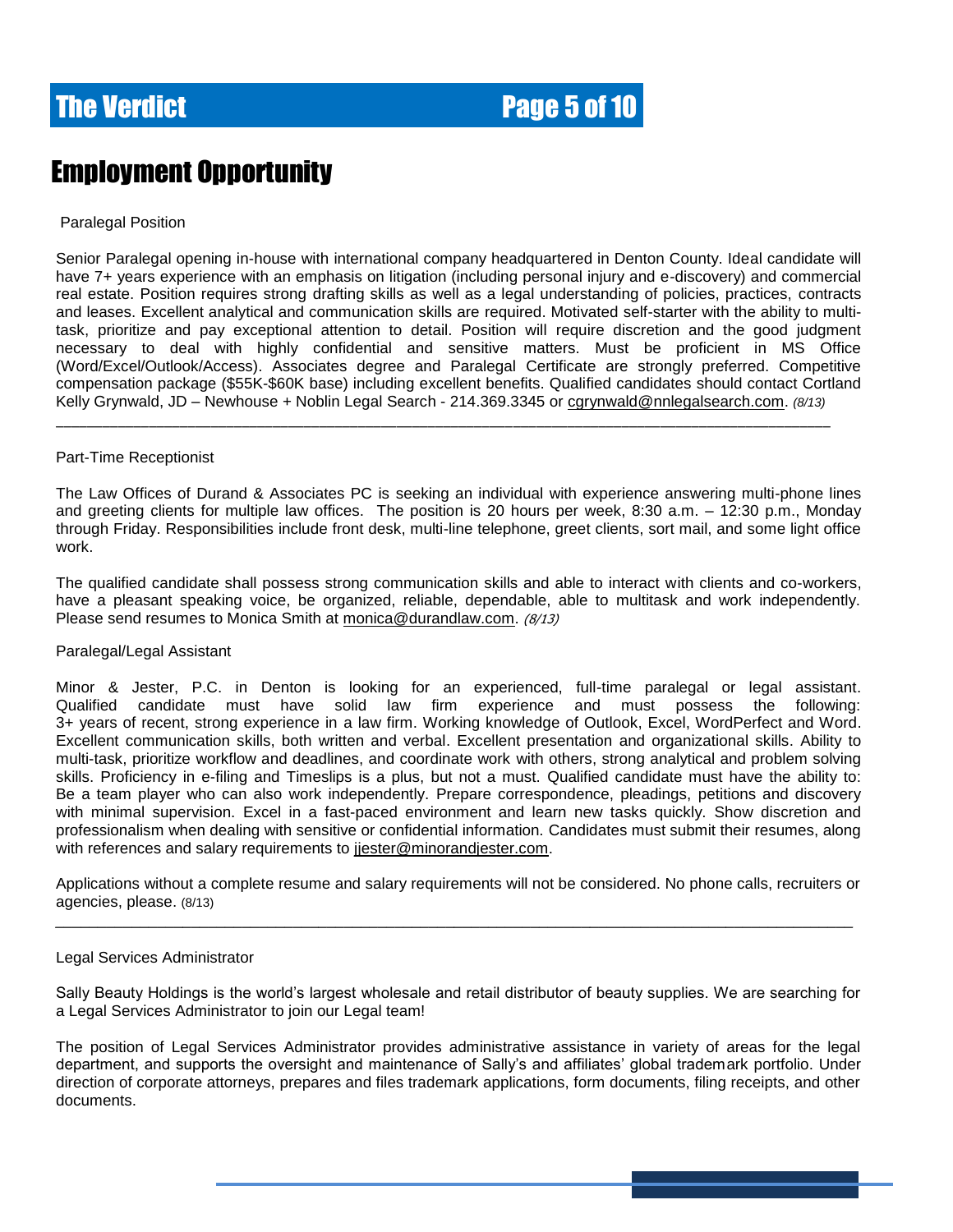### **The Verdict Community Community Page 6 of 10**

#### **Qualifications:**

- Bachelor's degree required.  $\bullet$
- Paralegal certificate or other recognized form of certification demonstrating coursework in preparation for becoming a paralegal.
- 5+ years' experience of trademark, patent, or IP paralegal experience
- Proficient in MS Office (Word/Excel/Outlook/Access)
- Ability to draft legal documents, such as pleadings, discovery responses, affidavits and the like.
- Knowledge of legal implications of company policies and practices, contracts, and leases.
- Excellent analytical skills.
- Ability and willingness to take initiative to address problems and make continuous process improvements.
- Excellent communication skills, both written and verbal.
- Motivated self-starter with the ability to multi-task, prioritize and pay exceptional attention to detail.
- Discretion and good judgment necessary to deal with highly confidential and sensitive matters.

We offer a competitive salary, outstanding benefits package that includes medical, dental, vision, life Insurance, paid vacation and sick days, paid holidays, merchandise discounts, tuition reimbursement, profit sharing, and 401(k) with company match. Sally Beauty is an Equal Opportunity Employer. If interested in the Legal Services Administrator position, please apply at:<https://careers-sallybeauty.icims.com/jobs/1622/legal-services-administrator/job> or send your Microsoft Word resume to [Csolares@sallybeauty.com](mailto:Csolares@sallybeauty.com) for consideration. *(8/13)*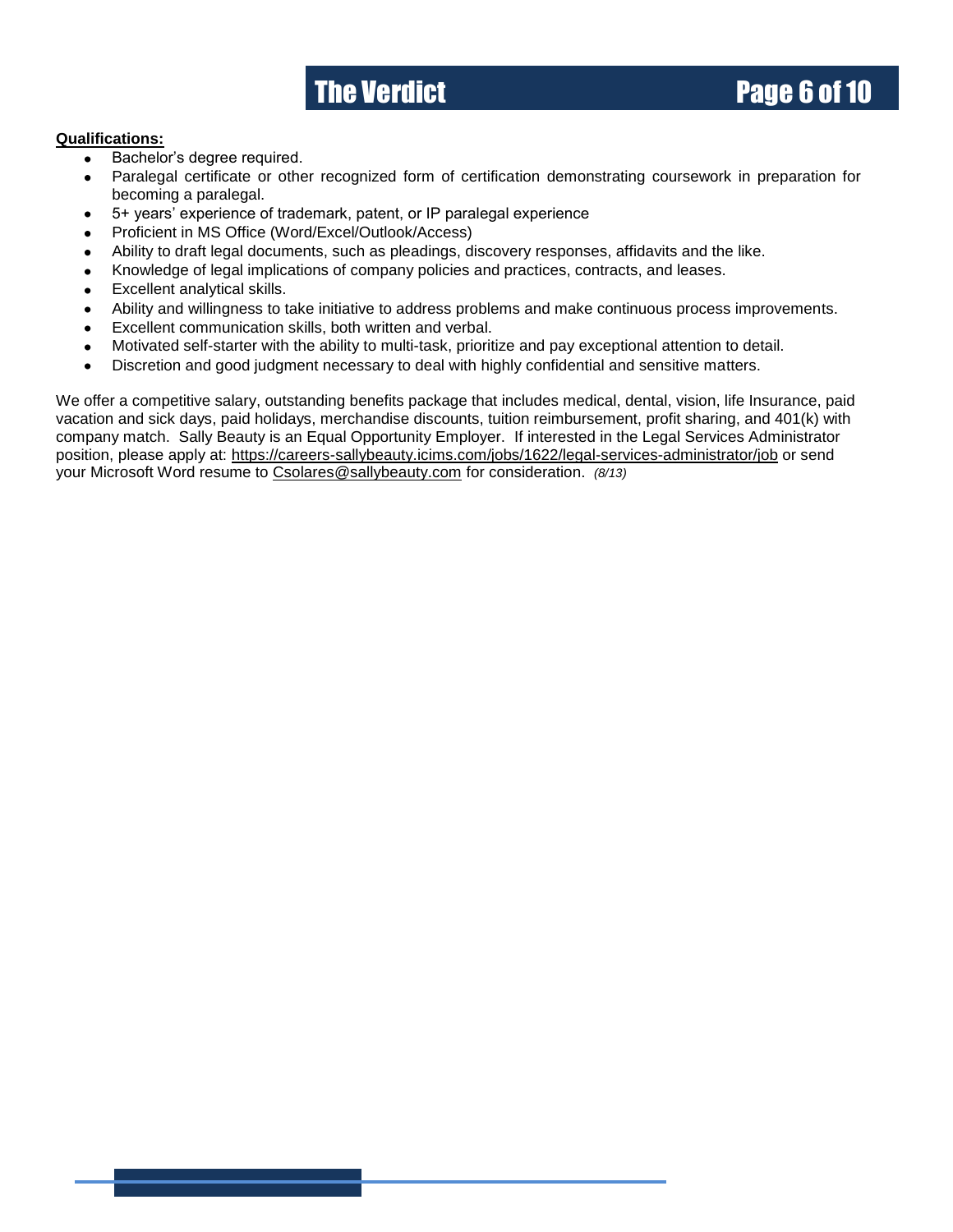## **The Verdict Page 7 of 10**

### In The Know

By Wanda Woodworth

**Talking with:** Patti Biffar, Denton County District Attorney's Office - Appellate Division

**Years experience:** 17

**What made you want to become a paralegal?** I like this type of work especially the writing and editing part. I wanted to get my paralegal certificate because my job was slated to be reclassified.

**What was it like being a new paralegal?** It was easy...I had taken 3 years of court reporting school. I also earned my Paralegal Certificate at the Court Reporting Institute of Dallas.

**How many paralegals are at your current firm?** Just me.

**What kind of law is practiced at your current firm?** Appellate law.

**What is your advice to new paralegals?** Become real detail oriented, good at grammar and spelling, and be willing to do anything work-related that your attorneys ask of you...WITHOUT BITCHING.

**To which paralegal organizations do you belong?** Denton County Paralegal Association

**How do you relax after a tough day at work?** I drink a glass of wine or go outside and visit the horses and other animals. I also knit and crochet to relax.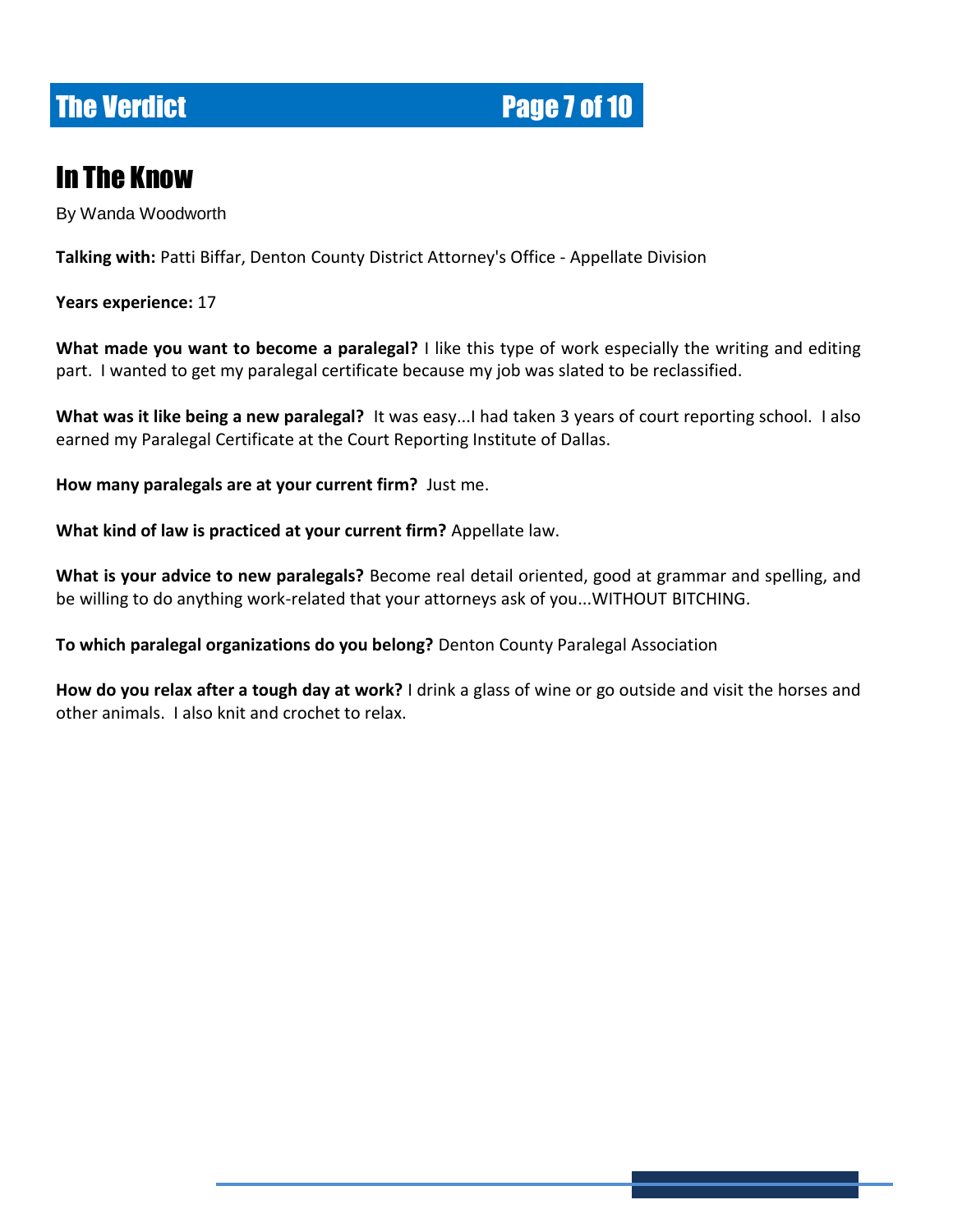### August Minutes

1. President Ria Sherman, called the business meeting of August 22, 2013, to order at 12:08 p.m. at the Oakmont Country Club. There were 26 attendees (23 members and 3 guests), all of whom were welcomed by President Sherman.

### OLD BUSINESS:

- 2. President Sherman asked for a vote on the July 25, 2013, meeting minutes. A motion for approval was presented by Michele George, seconded by Michelle Beecher, and the motion carried by unanimous vote.
- 3. President Sherman asked for a vote of approval for the July, 2013, Treasurer's report. A motion for approval was presented by Michelle Beecher, seconded by Carolyn Ganzer, and the motion carried by unanimous vote.

#### NEW BUSINESS:

- 4. The following announcements were made:
	- a. Election of 2014 DCPA officers and committee chairs is coming up soon. By September 15, 2013, each person desiring service on a committee or election to an office in 2014 should send an email declaring their desire for service or candidacy to Gina Elliott.
	- b. Michele George, Chair of the Legal Directory announced that advertising letters were sent out last week, that pre-paid ads for the back cover and both inside covers have already been secured. Attorney profile letters will go out as scheduled.
	- c. Michelle Beecher, Fundraising Chair, announced an update regarding the fundraising event "Are You Ready for Some Football?" Bar Association members and county offices were all sent a letter announcing the fundraiser. For every 10 tickets that a member sells, they get an extra ticket. Carol Pelzel is the contact for the Denton County Courthouse. The pool party is scheduled for September 26, 2013, at which time the drawing will take place.
	- d. Christy Powell, Social Chair, announced that there are flyers on the front table regarding the joint Fundraising/Social Committee event entitled, ({Christmas in September" to be held at Michelle Beecher's house in Argyle. Chair, Christy Powell, also announced that they were giving the gift of more time to members during the hectic Christmas season. The toy drive benefitting Friends of the Family requires each member to bring an unwrapped toy to the social. Be sure to sign up and give your t-shirt size. The Santa in September t-shirts will have the event sponsors on the back. There will be no ornament exchange in lieu of the Friends of the Family toy drive. An email will be sent to members tomorrow. The menu is hot dogs and hamburgers, tea, and water. The sponsor forms are available. The \$200 sponsorship gives the sponsor name on the back of the event shirt, their business card on our website and in The Verdict for 3 months, and a toy donated in their name. The \$100 sponsorship gives the sponsor their name on the shirt, and a 30 day business card in The Verdict. The \$50 sponsorship gives the sponsor's name on the event shirt.
- 5. Michelle James, CLE committee member introduced the speaker Terry Derrick from TexFile, and guests- Denton County District Clerk Sherri Adelstein, and Denton County Clerk employees - Camille Franklin and Rena Garza to answer questions regarding the upcoming mandatory e-filing.
- 6. There being no further business, President Sherman adjourned the meeting at 1:05 p.m.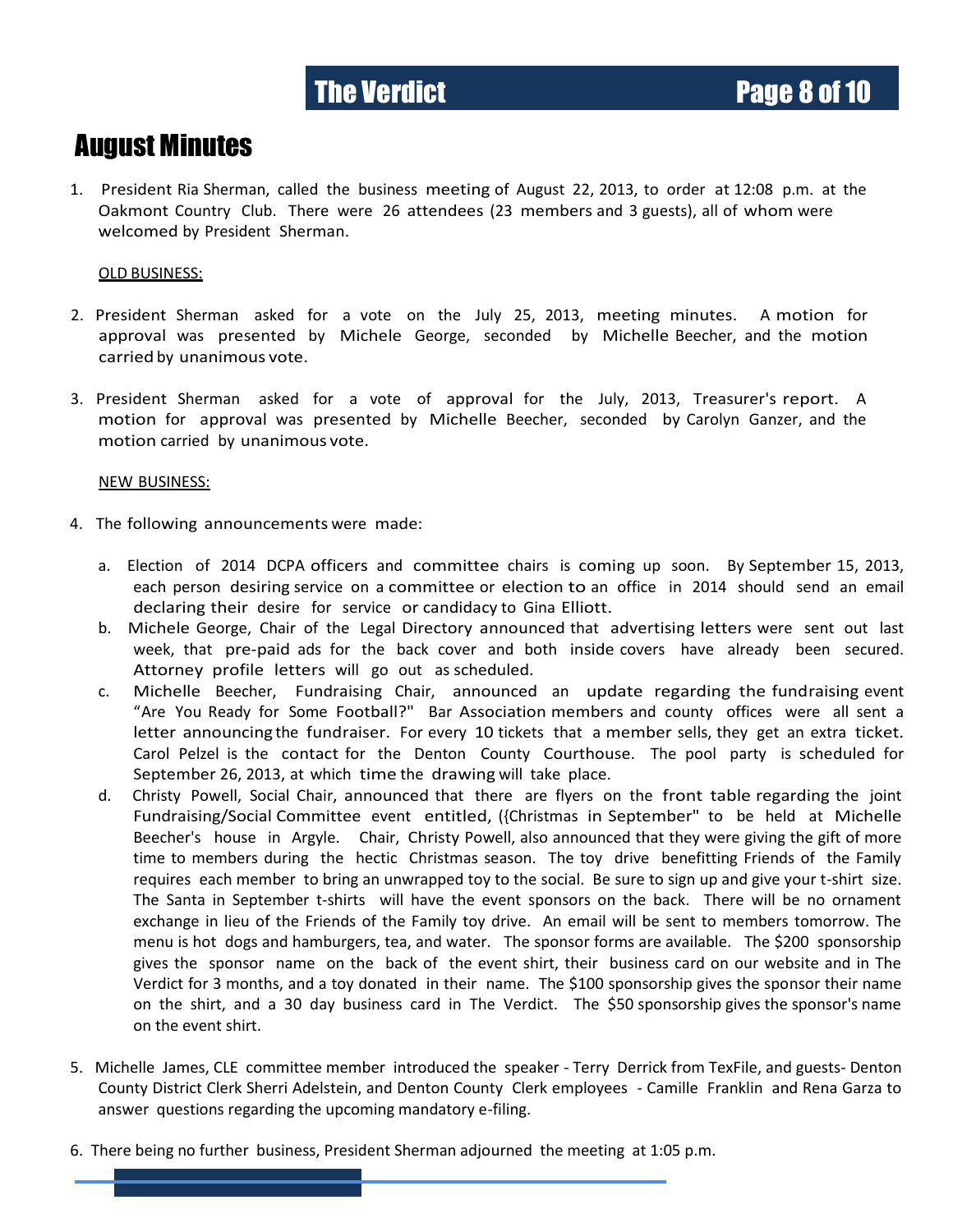Ŧ.

# **The Verdict Community Community Page 9 of 10**

|                                                       | <b>Treasurer's Report</b> as of september 16, 2013                  |                  |
|-------------------------------------------------------|---------------------------------------------------------------------|------------------|
| <b>Denton County</b><br><b>Paralegals Association</b> |                                                                     |                  |
|                                                       | Balance 01/01/13                                                    | \$2,182.41       |
| PO Box 2641                                           | <b>FIRST QUARTER 2013</b>                                           |                  |
| Denton, TX 76206                                      | <b>CREDITS:</b>                                                     |                  |
|                                                       | Dues                                                                | \$1,755.00       |
|                                                       | Valentine's Day Grams                                               | 1,765.00         |
|                                                       | Valentine's Day Donations                                           | 38.00            |
| Visit us on Facebook:                                 | January Luncheon                                                    | 251.00           |
|                                                       | February Luncheon<br>March Luncheon                                 | 280.00<br>294.00 |
| https://www.facebook.com/pages/                       | <b>CLE Registration Fees</b>                                        | 245.00           |
| Denton-County-Paralegal-                              | <b>School Supply Donations</b>                                      | 100.00           |
| Association                                           | Administration:                                                     |                  |
|                                                       | <b>TAPA Registration</b>                                            | 40.00            |
|                                                       | DEBITS:                                                             |                  |
| We're on the Web!                                     | January Luncheon                                                    | 266.04           |
| See us at:                                            | February Luncheon                                                   | 324.52           |
| www.dentonparalegals.org                              | March Luncheon                                                      | 358.68           |
|                                                       | Valentine's Day Gram Expenses                                       | 147.62           |
|                                                       | Administration:                                                     |                  |
|                                                       | <b>TAPA</b>                                                         | 180.00           |
|                                                       |                                                                     |                  |
|                                                       | <b>SECOND QUARTER 2013</b>                                          |                  |
|                                                       | <b>CREDITS:</b>                                                     |                  |
|                                                       | Dues                                                                | 85.00            |
|                                                       | May Luncheon                                                        | 224.00           |
|                                                       | June Luncheon                                                       | 112.00           |
|                                                       | <b>CLE Registration</b>                                             | 400.00           |
|                                                       | <b>School Supply Donations</b><br>Bingo Night - Vendor Registration | 20.00<br>350.00  |
|                                                       | Bingo Night - Sales: Cards & Daubers 417.50                         |                  |
|                                                       | Bingo Night - Deposit Refunded                                      | 500.00           |
|                                                       | Administration:                                                     |                  |
|                                                       | <b>TAPA</b>                                                         | 60.00            |
|                                                       |                                                                     |                  |
|                                                       | DEBITS:                                                             |                  |
|                                                       | May Luncheon                                                        | 238.00           |
|                                                       | June Luncheon                                                       | 140.04           |
|                                                       | CLE - Expenses                                                      | 661.55           |
|                                                       | <b>Bingo Night Expenses:</b><br><b>Bingo Supplies</b>               | 130.89           |
|                                                       | Deposit (Refundable)                                                | 500.00           |
|                                                       | Donation (Friends of the Family)                                    | 143.30           |
|                                                       | Fundraising - Expenses                                              |                  |
|                                                       | Football                                                            | 71.92            |
|                                                       | Administration:                                                     |                  |
|                                                       | <b>Stamps</b>                                                       | 9.20             |
|                                                       | Website                                                             | 129.60           |
|                                                       |                                                                     |                  |
|                                                       |                                                                     |                  |